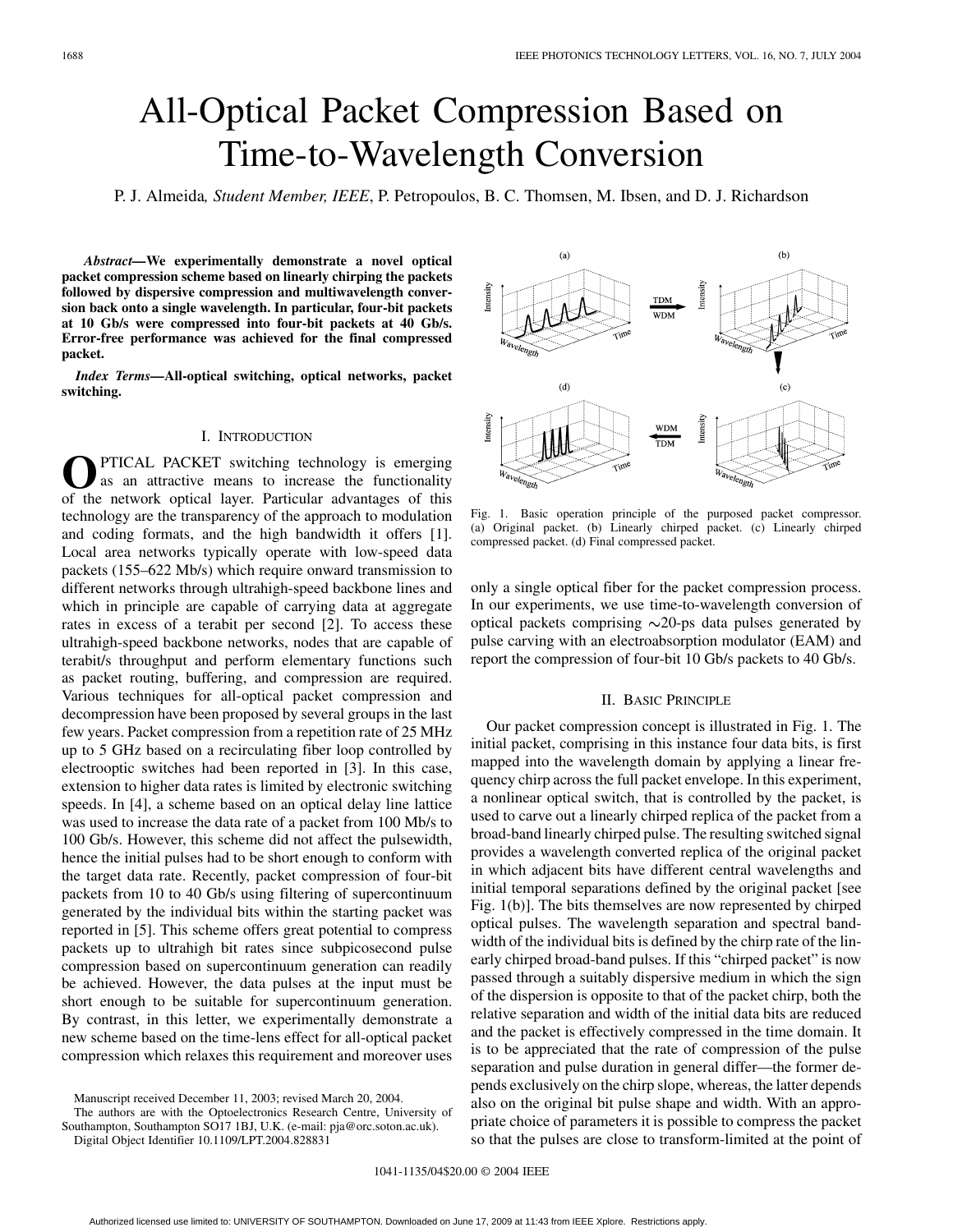

Fig. 2. Experimental setup for compression of four-bit 10-Gb/s packets to 40 Gb/s. Point 1: Back-to-back measurement point. Point 2: Linearly chirped pulses. Point 3: Multiwavelength compressed packets. Point 4: Final compressed packets. Point 5: Channel demultiplexing at the packet rate of 2.5 GHz. (EDFA: Erbium-doped fiber amplifier. PC: Polarization controller. BPF: Bandpass filter).

final desired bit separation [see Fig. 1(c)]. We use an appropriate length of dispersive fiber to provide the linear packet compression in our experiments. The compressed multiwavelength signal is then mapped back onto a single wavelength using a further stage of wavelength conversion [see Fig. 1(d)]. In our experiments, this wavelength conversion is performed in a suitably designed nonlinear optical loop mirror (NOLM), in which pulse walkoff effects within the device are minimized so as to preserve the temporal structure of the compressed multiwavelength packet.

#### III. EXPERIMENTAL REALISATION

Our experimental setup for the demonstration of 10–40-Gb/s packet compression is shown in Fig. 2. The data pulses were generated using a distributed feedback laser operating at 1542.9 nm and an EAM as a pulse carver. The source produced 19.4-ps pulses at a 10-GHz repetition rate, which were modulated externally with a pseudorandom data sequence of  $2^7 - 1$  length. The data pulses were then amplified to an average power of 20 dBm and launched into the control port of a highly nonlinear-fiber (HNLF) NOLM. The signal, to the HNLF NOLM, were 360-ps linearly chirped rectangular pulses at a 2.5-GHz repetition rate (chosen as the packet rate). These pulses were broad enough to overlap all four bits within each packet. The pulses were formed as a result of the nonlinear propagation of 2.5-ps soliton pulses at 10 GHz (generated from an actively mode-locked erbium fiber ring laser (EFRL) operating at 1557 nm) in a normally dispersive and HNLF. These pulses were then gated down to 2.5 GHz by means of an electrooptic modulator. The 490-m-long HNLF we used has zero dispersion at 1562 nm, a dispersion slope of  $+0.030$  ps/nm<sup>2</sup>/km and an effective nonlinearity coefficient of 18  $W^{-1}$ km<sup>-1</sup>. The pulses at the output of the HNLF had a 3-dB bandwidth of 13.3 nm and a pulsewidth of 7 ps. An additional 110-m length of dispersion compensating fiber (dispersion of  $-190$  ps/nm/km at 1550 nm) was then used to stretch out the pulses to the desired width of 360 ps (Point 2 in

Fig. 2). Since the pulse propagation occurred only in the normal dispersion regime, the chirp introduced in the pulses was linear, and its slope can be estimated by dividing the spectral bandwidth of the pulses by their pulsewidth, yielding a value of  $-0.037$  nm/ps. The fiber used in the HNLF NOLM has a small dispersion slope of  $+0.029$  ps/nm<sup>2</sup>/km, zero dispersion at 1547 nm, a nonlinearity of 18  $W^{-1}$ km<sup>-1</sup>, and a total length of 220 m resulting in almost negligible temporal walkoff between the signal and the control. At the HNLF NOLM output port a 1.2-nm band-rejection filter (BRF) centered at 1542.9 nm filtered out the control signal while passing the switched signal, which represents a "chirped" wavelength-division-multiplexing (WDM) version of the original data extending over the full 13.3-nm bandwidth of the rectangular pulses. The temporal width of the individual pulses at this stage was still 19.5 ps. This signal was then launched into a standard single-mode fiber (SMF) which was used as the compression element. The length of this fiber (or more specifically its total dispersion) determines the packet compression factor. For four-fold packet compression, we calculated that a 1.15-km length of SMF  $(D = +17 \text{ ps/nm/km at } 1550 \text{ nm})$  was required. At Point 3 of Fig. 2, both pulse and packet compression has been achieved, however, the compressed data is still in a WDM format [see Fig. 1(c)], and any further propagation in the presence of chromatic dispersion would change the relative timing of the pulses. Wavelength conversion was, therefore, used to map the data signal back onto a single wavelength—in our experiments we used an NOLM based on standard dispersion-shifted fiber (DSF) to perform this function. The DSF has zero dispersion at 1549 nm, a dispersion slope of  $+0.07$  ps/nm<sup>2</sup>/km at 1550 nm, a  $\gamma$  value of 2.4 W<sup>-1</sup>km<sup>-1</sup>, and a length of 1 km. The WDM compressed packets were amplified to an average power of 20 dBm and used as the NOLM control to switch a continuous-wave signal at 1535.8 nm. A 1-nm bandpass filter isolated the switched signal from the control signal at the output of the DSF NOLM. Packet compression is complete at Point 4 of Fig. 2 [see Fig. 1(d)].

#### IV. RESULTS AND DISCUSSION

Fig. 3 presents comparative data of the signal at Points 1 and 4 in Fig. 2 in terms of eye diagrams, autocorrelation traces, and optical spectra. Fig. 3(a) shows the eye diagram of the original 10-GHz data signal measured at Point 1 of Fig. 2. In comparison, Fig. 3(b) shows an eye diagram of the four-bit 40-Gb/s packets. Although clear eye opening is observed, the amplitude noise is greater than that in Fig. 3(a), which is a result of the fact that two nonlinear switching processes are involved in this instance. Although not excessive, some power imbalance between the different bits in the packet is also observed. We attribute this to intensity ripple across the chirped rectangular pulse at the input of the HNLF NOLM. Fig.  $3(c)$  shows the autocorrelation trace of the original signal. (Note that the 2 : 1 ratio between the peak and side pulses is a consequence of measuring randomly modulated data with even logic symbol probability.) The pulses are spaced by 100 ps in accordance with the baseline repetition rate of 10 GHz and have a full-width at half-maximum of 19.4 ps (assuming a Gaussian pulse shape). Fig. 3(d) shows the autocorrelation trace of the compressed packet. The pulse separation of 25 ps is as expected for a four-bit 40-Gb/s